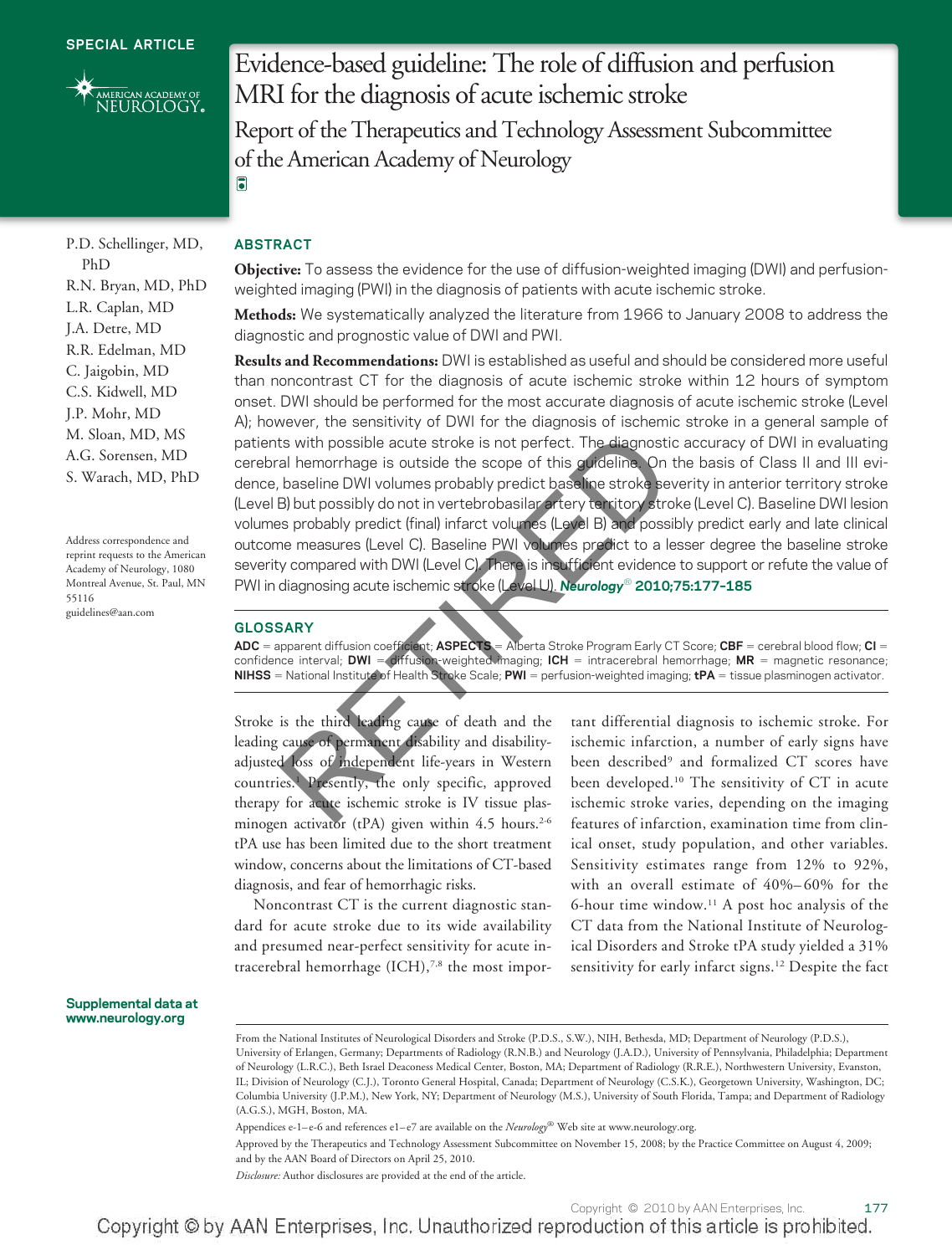that CT accuracy in acute stroke has never been established by formal assessment of the evidence relative to an independent standard, CT has become the de facto diagnostic standard.

As noncontrast CT has limited sensitivity for the diagnosis of ischemic stroke in the initial hours, improved accuracy of stroke diagnosis is necessary for the development and application of optimal thrombolytic and other stroke therapy.<sup>12,13</sup> New MRI techniques such as diffusion-weighted imaging (DWI) and perfusion-weighted imaging (PWI) add another dimension to diagnostic imaging<sup>14,15</sup> and have the potential to improve the diagnostic yield while being practical and feasible.

DWI measures the net movement of water in tissue due to random (Brownian) molecular motion of water and shows hyperintense ischemic tissue changes within minutes to a few hours after arterial occlusion due to a reduction of the apparent diffusion coefficient (ADC).<sup>16,17</sup> The ADC reduction occurs primarily in the intracellular space associated with disruption in membrane ionic homeostasis and cytotoxic edema. Decreases in the ADC and increased signal on DWI studies in many instances represent irreversible ischemia. To differentiate acute from subacute or older lesions (T2 shine-through), DWI is used in conjunction with T2-weighted images and ADC maps. occlusion due to a reduction of the appar-<br>
fusion coefficient (ADC).<sup>16,17</sup> The ADC re-<br>
redunique for a n<br>
n occurs primarily in the intracellular space<br>
technique for a n<br>
n occurs primarily in the intracellular space<br>

PWI allows the measurement of capillary perfusion. The method most commonly used in clinical practice and research is the dynamic susceptibility contrast-enhanced technique, in which paramagnetic contrast agent is injected as an IV bolus and the signal change is tracked by susceptibility-weighted, T2\*-weighted magnetic resonance (MR) sequences.18 Relative cerebrovascular hemodynamic measures reflecting cerebral blood volume, mean transit time, time to peak, and cerebral blood flow (CBF) can be derived from the MR signal intensity-over-time curve in a semiquantitative fashion. Parameter maps display the area of critically reduced perfusion.

Although studies have overcome the usual logistical obstacles to the emergency use of MRI,<sup>19,20</sup> doubts remain regarding the feasibility, practicality, and validity of stroke MRI in the clinical setting. As there is no true imaging gold standard for acute ischemic stroke that has been established by comparison with neuropathologic findings,<sup>21</sup> the reference diagnosis of ischemic stroke in most MRI studies is established using a follow-up lesion on CT or conventional MR images consistent with the clinical syndrome and a comprehensive diagnostic workup.

We sought to answer the following questions regarding the accuracy, sensitivity, and specificity of MRI use in acute ischemic stroke:

- 1. Are DWI and PWI sensitive and specific in the diagnosis of acute ischemic stroke (compared to concurrent imaging with other techniques, established by follow-up imaging, clinical follow-up, and final discharge diagnosis)?
- 2. Does the volume of the DWI or PWI abnormality predict initial clinical severity, final infarct size, and late clinical outcome?

We addressed these questions solely from the standpoint of diagnostic accuracy. In clinical practice, whether MRI or CT should be performed depends on additional factors that are outside the scope of this assessment. For the second question, the term *predict* was used instead of *correlate*. Correlate is a generic term for a measure of association or a specific technique for a measure of the strength of association between continuous variables. Because we reviewed evidence on the basis of both the correlation between continuous variables and the association with dichotomous outcomes, the more generic term "predict" was used in formulating this question.

#### **DESCRIPTION OF THE ANALYTIC PROCESS** A

panel of neurologists, neuroradiologists, and radiologists was assembled. The panel performed a literature search through January 2008 in the following databases: Medline (starting 1966), Embase (starting 1974), Biosis (starting 1969), and Sci (starting 1990). The exact keyword search is available in appendix e-1 on the *Neurology®* Web site at www.neurology.org.

We identified 492 abstracts for question 1 (DWI), 213 for question 1 (PWI), and 210 for question 2. Two panel members reviewed each abstract. Exclusion criteria were as follows: 1) unrelated to acute ischemic stroke <12 hours (question 1) or -24 hours (question 2) after symptom onset or unrelated to questions; 2) unrelated to DWI or PWI (i.e., CT, T2-weighted imaging, Xe-CT, PET, SPECT); 3) case report or case series with  $n < 15$ ; 4) review article; 5) letter to the editor or editorial; 6) involving pediatric patients or nonhuman subjects; or 7) nonclinical (e.g., technique development). The eligible publications of each pair were discussed with the whole panel to produce a final list of articles for each question.

We chose a time window of 12 hours for question 1 because most treatment studies for acute stroke have an inclusion window of <12 hours. DWI and PWI have a high diagnostic accuracy within the first hours, and effective treatment of acute stroke is negatively correlated with time from symptom onset.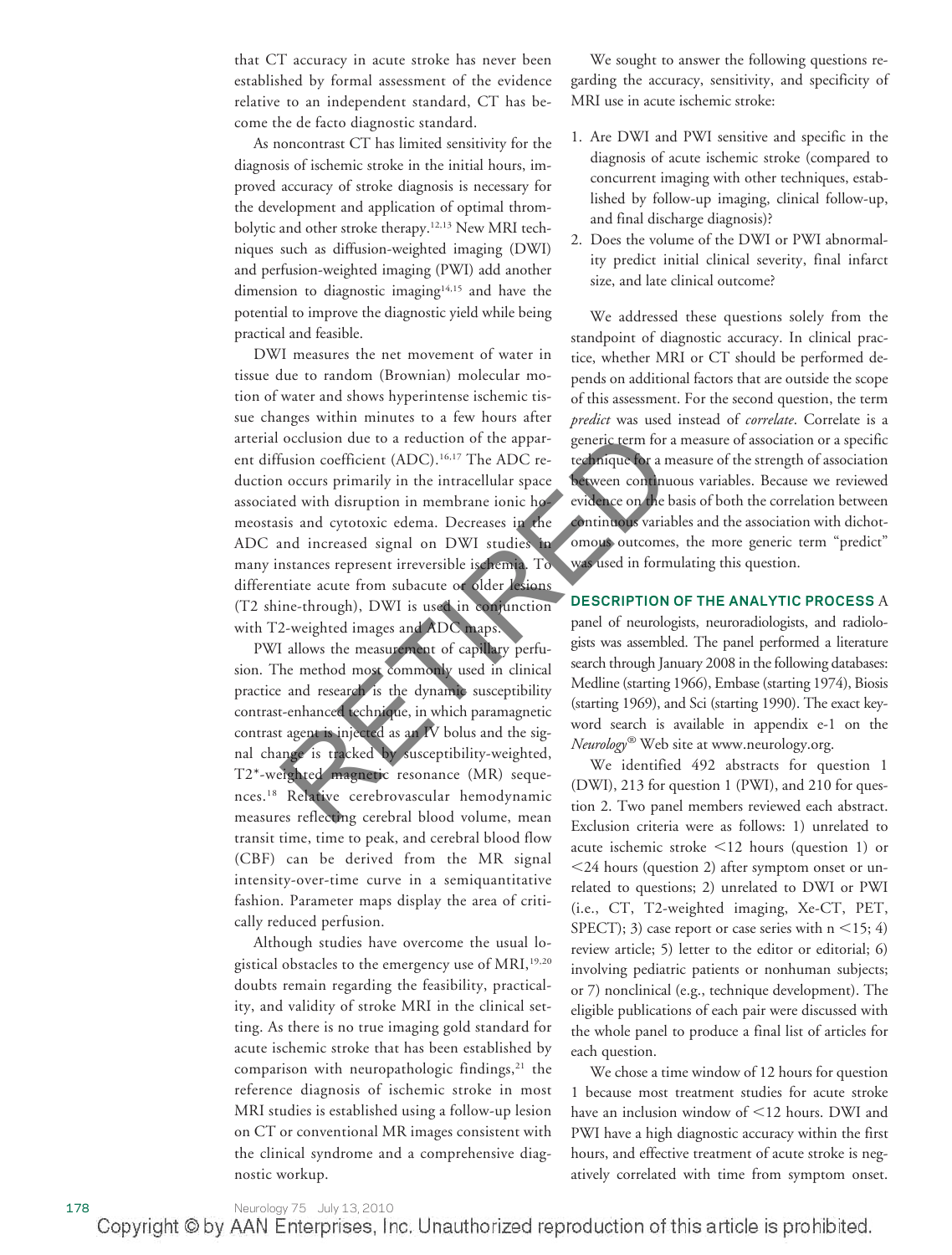Studies that included patients in a time window exceeding 12 hours were considered for inclusion if a subset of patients <12 hours was reported or the numbers for such a subset could be extracted. For question 2, we chose a time window of 24 hours and a sample size of 30 or more for inclusion. Furthermore, we excluded studies in which any patients received thrombolytic therapy so as not to confound the prognostic value of DWI and PWI with regard to the natural disease course.

Recently reported large open series,<sup>22,23</sup> phase II and III randomized, placebo-controlled trials of MRI-guided IV thrombolysis in acute stroke (DIAS, DEDAS, DIAS-2, EPITHET)<sup>24-27</sup> are a case in point. These trials selected patients for inclusion up to 9 hours from stroke onset on the basis of a qualitative MRI penumbral pattern. For this assessment, only the placebo groups of these trials would be eligible and helpful in judging diagnostic accuracy (question 1) or predictive value for baseline clinical status and clinical or structural outcome (question 2). No separate imaging data are available for any of these studies yet; in EPITHET, only summary data and the subgroups with PWI/DWI mismatch are presented.

Evidence was classified using a 4-tier classification scheme for diagnostic (question 1) and prognostic (question 2) articles (appendices e-2 and e-3), and recommendations were based on these levels of evidence (appendix e-4). If more than one publication from identical groups entered data extraction, the manuscripts were assessed for the same patients being used in different analyses. In this case, the publication with the highest class of evidence and patient number was included. After the selection process, panel members discussed potentially relevant publications that could change the level of recommendation. These studies were included or excluded by consensus. Including the sphere of the selection process, particle in the spherical sphere of the selection process.<br>
The selection 2. No these lower than in other imaging data are available for any of these lower than in other imagi

**ANALYSIS OF EVIDENCE Question 1: Are DWI and PWI sensitive and specific in the diagnosis of acute ischemic stroke (compared to concurrent imaging with other techniques, established by follow-up imaging, clinical follow-up, and final discharge diagnosis)?** We identified 62 studies fulfilling the inclusion criteria. Twenty-six were excluded due to patient overlap with other studies of the same investigator groups. Of the remaining 36 articles, 32 are not discussed further because they consisted of Class III ( $n = 4$ ) and IV ( $n = 28$ ) evidence.

For DWI, there was 1 Class I<sup>28</sup> and 3 Class II studies7,13,29; all PWI studies were Class IV. The Class I study assessed the accuracy of MRI (DWI and gradient echo scans) vs CT in 356 consecutive patients presenting to a hospital emergency department over an 18-month period in whom the emergency physician diagnosed possible acute stroke.<sup>28</sup> There-

fore, ischemic strokes, nonischemic strokes, and stroke mimics were included. Patients with the suspected diagnosis of acute stroke were imaged a median of 34 minutes earlier by MRI than CT. Two neuroradiologists and 2 stroke neurologists independently interpreted all scans, blinded to clinical information and CT-DWI pairings. In the subset of 221 patients scanned within 12 hours of onset, the majority of readers correctly diagnosed acute ischemic stroke by MRI more often than by CT (94 vs 22,  $p <$ 0.0001). The odds ratio and its 95% confidence interval (CI) of the difference in the proportions was 25 (8 –79), indicating an effect size sufficiently large for this single study to justify a Level A recommendation. A similar direction and magnitude of difference were also seen in the subset of 90 patients scanned within 3 hours of onset. Relative to the final hospital discharge diagnosis (based on follow-up imaging and clinical syndrome), the sensitivity, specificity, and accuracy of DWI were 77%, 96%, and 86%, and of CT were 16%, 97%, and 55%. These sensitivities are lower than in other series, which may indicate vulnerability to selection bias, as they lacked a cohort of nonstroke controls and underrepresented milder strokes that were seen in this sample (median National Institute of Health Stroke Scale [NIHSS] score was 4). The performance of baseline imaging in predicting final diagnosis is limited by the fact that all imaging findings were available in the hospital medical record to clinicians who made the discharge diagnosis.

A Class II study prospectively evaluated 50 patients with ischemic stroke and 4 patients with TIAs.13 Patients were randomized to receive MRI or CT within 6 hours of stroke onset. The independent diagnosis of stroke was established by the clinical course and follow-up CT or MRI. Five stroke experts and 4 residents independently judged the images. They were blinded to the patients' symptoms and signs but were aware that the cohort was an ischemic stroke population. The sensitivity of infarct detection by the experts was significantly better when based on DWI (91%) than CT (61%), as was the accuracy: DWI (91%), CT (61%). Interrater variability of lesion detection was also significantly better for DWI ( $\kappa = 0.84$ ) than for CT ( $\kappa = 0.51$ ). DWI had good interrater homogeneity and better sensitivity and accuracy than CT, even if the raters had limited experience.

The discrimination of ischemic from hemorrhagic stroke was studied in a Class II prospective multicenter study of 62 patients with ICH or ischemic stroke who were assessed within 6 hours (mean 3 hours 23 minutes) with DWI, T2-weighted imaging, and T2\*-weighted imaging.7 Baseline CT,

Neurology 75 July 13, 2010 179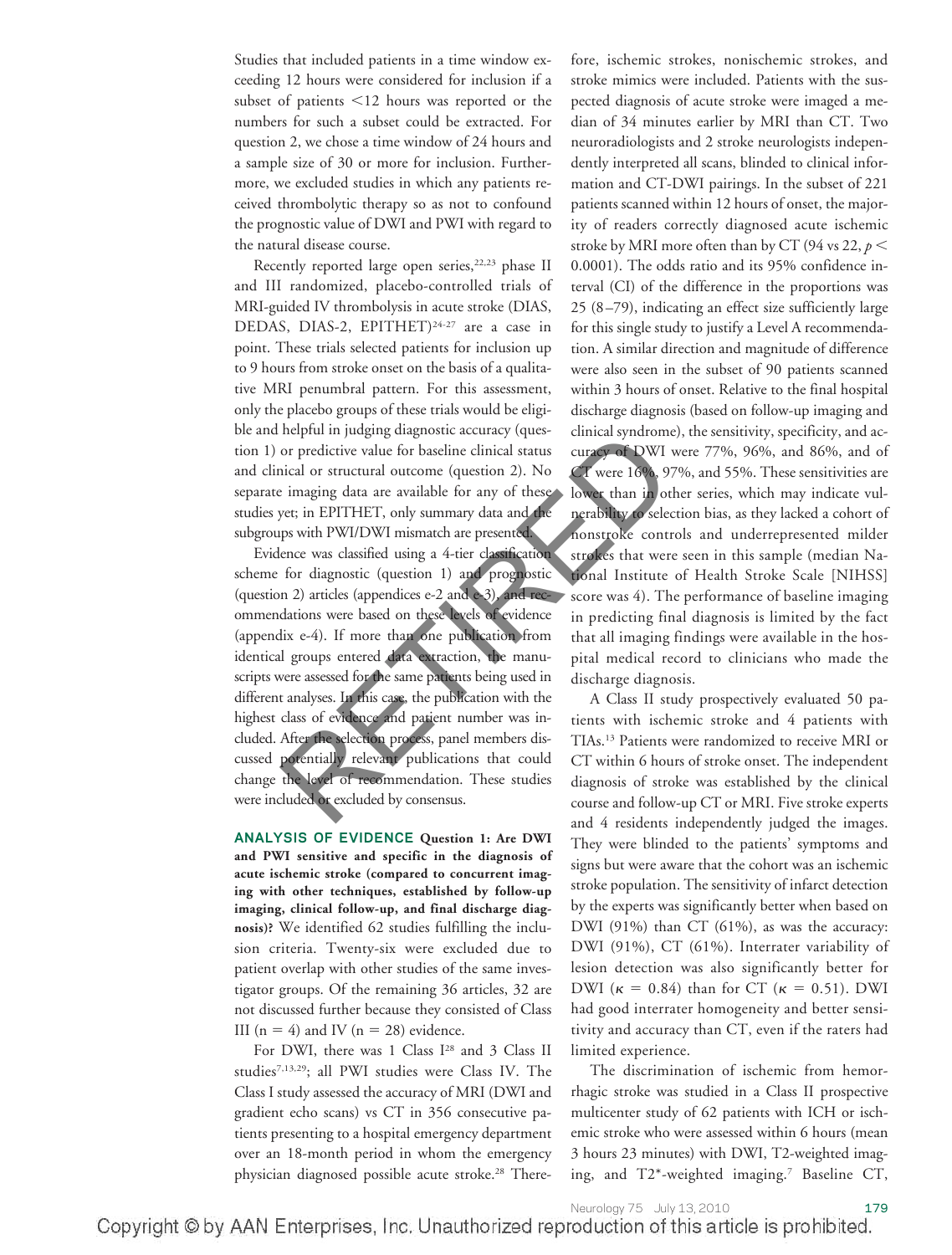follow-up imaging, and clinical course were used to establish the diagnosis of ischemic stroke and ICH. Three blinded raters independently rated all scans. All ischemic strokes and ICHs were correctly identified. Because the aim of this study was to evaluate whether MRI with DWI could differentiate ischemic stroke from ICH within the first 6 hours, the spectrum of patients and controls was narrow. This study is pertinent to the diagnostic strength of CT and MRI for both ischemic and hemorrhagic stroke; however, the latter is outside the parameters of this report and is not addressed further.

A final Class II prospective study of 100 patients compared DWI and CT with a blinded image analysis.29 CT was performed first within 6 hours of symptom onset, followed by DWI within 7 hours of symptom onset. Because 39 patients received tPA, the study was excluded for question 2. Five blinded readers applied the Alberta Stroke Program Early CT Score (ASPECTS)10 for both CT and DWI and validated the scores by follow-up imaging. The ASPECTS is a formalized CT-derived score used to evaluate the degree of ischemic changes in the middle cerebral artery territory. DWI and CT ASPECTS were positively related (*p* -0.001). Of CT scans with ASPECTS of 8–10, 81% had DWI ASPECTS of 8-10. Early CT changes were found in 66% of patients (CI 56–75), and DWI abnormalities were found in 81% of patients (CI 72– 88; nonsignificant). However, the median CT ASPECTS was 9 and the median DWI ASPECTS was 8, indicating that lesions are more conspicuous with the latter method. TES<sup>10</sup> for both CT and DWI and validated the useful for clinical<br>TES<sup>10</sup> for both CT and DWI and validated the useful for clinical<br>y follow-up imaging. The ASPECTS is a for-<br>CT-derived score used to evaluate the degree o

Table 1 summarizes the results of the 4 Class I and II studies that address question 1.

*Conclusions.* DWI is established as superior to CT for the diagnosis of acute ischemic stroke within 12 hours of symptom onset (1 Class I study with large effect). The diagnostic accuracy of DWI in the evaluation of hemorrhagic stroke is outside the scope of this review. There was no evidence rated better than Class IV to determine the diagnostic accuracy of PWI.

**Question 2: Does the volume of the DWI or PWI abnormality predict initial clinical severity, final infarct size, and late clinical outcome?** We identified 8 studies fulfilling the inclusion criteria. Of these, 4 Class IV studies assessed only the correlation of baseline DWI and PWI lesion volume with chronic lesion volume,<sup>30-33</sup> 1 Class II study assessed only the correlation of baseline DWI and PWI lesion volume with clinical outcome,<sup>34</sup> and 2 Class II studies and 1 Class III study assessed both clinical and morphologic outcome.35-37 None of the identified studies compared CT with MRI in predicting these outcomes.

One Class II study investigated whether DWI is useful for clinicoradiologic correlation of posteriorcirculation ischemia within 24 hours of symptom onset and whether NIHSS score correlates with lesion volumes in patients with posterior-circulation stroke.<sup>34</sup> Using imaging and clinical criteria, 115 of 631 patients (18%) had symptoms of posteriorcirculation ischemia. Of these 115, 40 patients fulfilled the inclusion criteria with regard to time window and available imaging data. An acute lesion corresponding to the patient's symptoms was detected in all 40 patients on DWI but in only 16 patients on T2-weighted imaging. Acute lesion volume did not correlate with NIHSS score ( $n = 40$ ; rho = 0.3;  $p = 0.06$ ). The authors conclude that DWI has a higher diagnostic accuracy than T2-weighted imaging in patients with acute posterior-circulation

| Table 1                                | Class I and II studies for question 1: Is DWI sensitive and specific in the diagnosis of acute<br>ischemic stroke?                                                                                                                                                                                                                                                                                                                                                                                       |                                                                                                                                                                                                                               |                      |
|----------------------------------------|----------------------------------------------------------------------------------------------------------------------------------------------------------------------------------------------------------------------------------------------------------------------------------------------------------------------------------------------------------------------------------------------------------------------------------------------------------------------------------------------------------|-------------------------------------------------------------------------------------------------------------------------------------------------------------------------------------------------------------------------------|----------------------|
| Author (year)                          | Objectives, design                                                                                                                                                                                                                                                                                                                                                                                                                                                                                       | Results                                                                                                                                                                                                                       | Class of<br>evidence |
| Chalela et al. <sup>28</sup><br>(2007) | Diagnostic accuracy of DWI (and GRE) compared<br>to CT and final clinical diagnosis for acute stroke<br>(ischemic and hemorrhagic). Total sample = 356;<br>221 < 12 hours. Majority opinion of blinded,<br>independent reads by panel of 4 experts.<br>Representative and broad spectrum of patients<br>with clinical suspicion of stroke by emergency<br>physician (actual diagnosis: ischemic stroke, TIA,<br>primary hemorrhage, not cerebrovascular). MRI<br>obtained earlier than CT by 34 minutes. | MRI superior to CT for acute ischemic stroke<br>detection <12 hours from onset: OR (95%<br>$Cl$ = 25 (8-79). CT: sensitivity 16%,<br>specificity 97%, accuracy 55%; MRI:<br>sensitivity 78%, specificity 96%, accuracy<br>86% |                      |
| Fiebach et al. <sup>13</sup><br>(2002) | Randomized comparison of CT and DWI in<br>ischemic stroke <6 hours. CT before DWI by 9<br>minutes.                                                                                                                                                                                                                                                                                                                                                                                                       | Sensitivity experts: CT 61% (range 52%-<br>70%); DWI 91% (range 88%-94%);<br>sensitivity novices: CT 46% (range 32%-<br>64%); DWI 81% (range 78%-86%)                                                                         | $\mathbf{II}$        |
| Fiebach et al. <sup>7</sup><br>(2004)  | Diagnostic accuracy of T2, T2*, DWI to<br>discriminate ischemic stroke from ICH.                                                                                                                                                                                                                                                                                                                                                                                                                         | Sensitivity: 100% (95% CI 97.1%-100%);<br>specificity, PPV, NPV, accuracy: 100%                                                                                                                                               | $\mathbf{H}$         |
| Barber et al. <sup>29</sup><br>(2005)  | Diagnostic accuracy of CT and DWI <6 (7) hours<br>by ASPECTS score. CT always before DWI.                                                                                                                                                                                                                                                                                                                                                                                                                | Sensitivity: CT: 66% (66/100, CI 56-75);<br>DWI: 81% (81/100, CI 72-88)                                                                                                                                                       | $\mathbf{H}$         |

Abbreviations: ASPECTS = Alberta Stroke Program Early CT Score; CI = confidence interval; DWI = diffusion-weighted imaging; GRE = gradient echo; NPV = negative predictive value; OR = odds ratio; PPV = positive predictive value.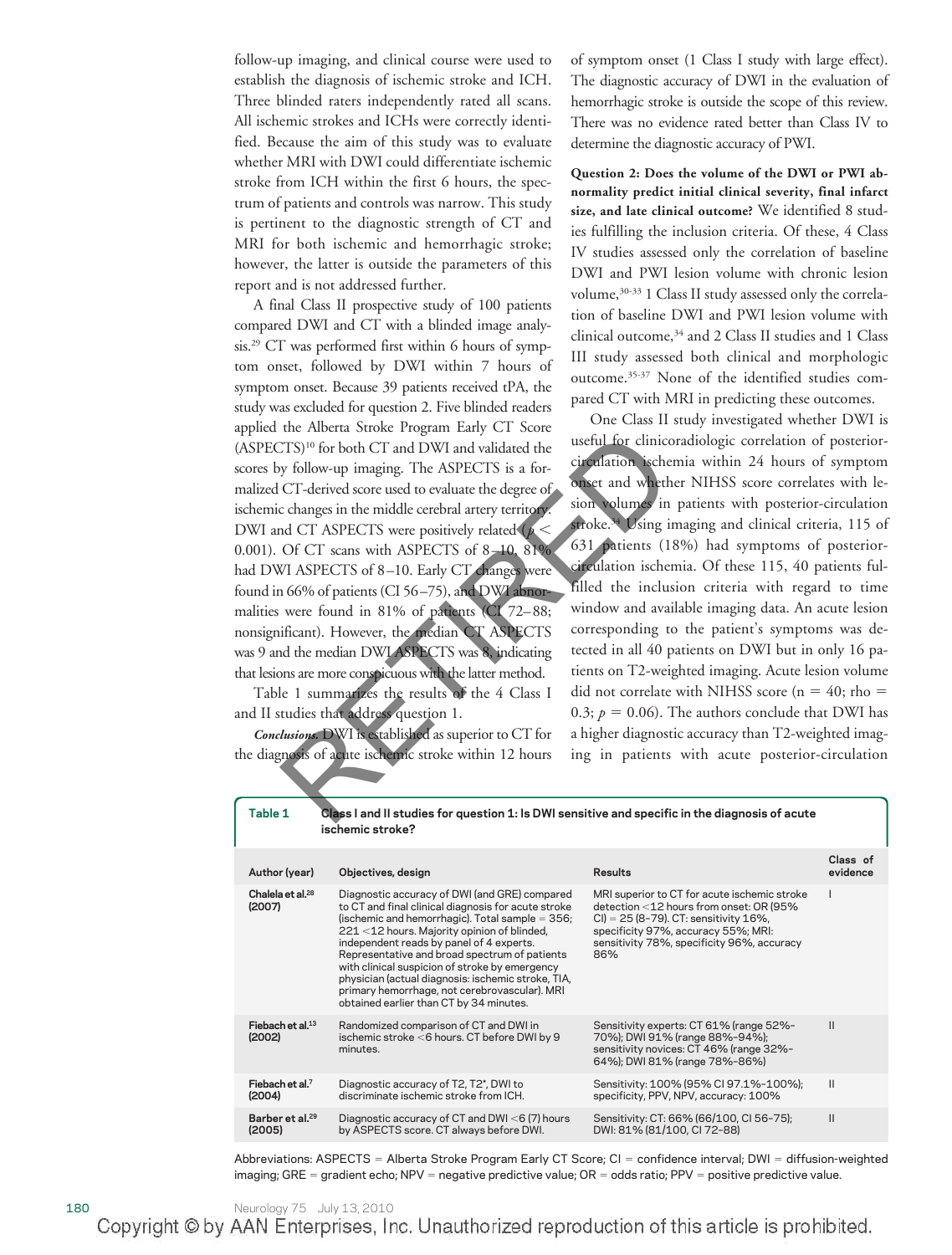strokes and suggest that DWI lesion volumes do not correlate with NIHSS score because the NIHSS score may be less valid in posterior-circulation than in anterior-circulation stroke symptoms.

Another Class II study<sup>36</sup> assessed 50 patients diagnosed with acute ischemic middle cerebral artery territory stroke (<24-hour duration) with DWI. Thirty-four patients had volumes measured by T2 weighted imaging chronically (median 7.5 weeks). Acute lesion volumes correlated with the acute (*r* 0.56 – 0.61,  $p < 0.0001$ ) and chronic ( $r = 0.63$ ,  $p <$ 0.0001) NIHSS and with chronic lesion volumes  $(r = 0.84 - 0.90, p < 0.0001)$ . The correlation of acute DWI lesion volume with the chronic Barthel Index was moderate  $(r = -0.33, p = 0.034)$ .

A final Class II study examined DWI and PWI characteristics in a neuroprotective double-blind placebo-controlled study involving patients with acute ischemic stroke.37 Patients with acute ischemic stroke symptom onset 24 hours or less before the start of treatment, NIHSS scores of 5 or higher, and lesions of 1 to 120 mL in cerebral gray matter by DWI were enrolled. Of the 100 patients enrolled, 81 had interpretable MR measurements. Baseline DWI and PWI lesion volumes correlated with baseline NIHSS scores  $(r = 0.64$  and  $r = 0.49$ , both *p* 0.001). Baseline DWI volume also correlated with follow-up lesion volume at 12 weeks ( $r = 0.79$ ,  $p <$ 0.001). The authors conclude that significant correlations between lesion volumes and clinical measures were found, replicating values reported in the literature for smaller case series, and suggest that this relationship supports the role of DWI as a clinically meaningful surrogate marker in stroke clinical trials. Example the relationship between acute NIHSS scores and subset of the relationship between acute NIHSS scores of 5 or higher, and MHSS in identified f 1 to 120 mL in cerebral gray matter by acute stroke protocone error en

The aim of the Class III study<sup>35</sup> was to investigate whether the relationship between acute NIHSS score and acute stroke volume (as determined by acute DWI and PWI) differs between right-sided and leftsided stroke. This difference may be important if a low NIHSS score is used to exclude patients with right-hemisphere stroke from clinical trials or established treatments. A total of 153 patients were retrospectively assessed with MRI within 24 hours of stroke onset. There were correlations between the acute NIHSS scores and acute DWI lesion volumes  $(r = 0.48$  right,  $r = 0.58$  left,  $p < 0.0001$ ) and between acute NIHSS scores and PWI hypoperfusion volumes ( $r = 0.62$  right,  $r = 0.60$  left,  $p <$ 0.0001). However, multiple linear regression analysis revealed a lower acute NIHSS score on the right side compared to the left when adjusted for stroke volume on follow-up T2 imaging ( $p = 0.03$ ). The authors concluded that patients with right hemispheric stroke may have a lower NIHSS despite substantial acute stroke volume defined by DWI and PWI, and these imaging modalities may be more useful than the NIHSS in identifying patients who may be eligible for acute stroke protocols.

A combination of the baseline NIHSS score, time from stroke onset to DWI, and the baseline lesion volume on DWI was an independent predictor of clinical outcome (3-month Barthel Index) in a logistic regression model.<sup>38</sup> The model was externally validated with a 77% sensitivity and 88% specificity. A similar retrospective study of 63 patients investigated whether the baseline DWI lesion volume was an independent predictor of functional outcome.<sup>39</sup> In both instances, the derivation and validation groups were very small.

Table 2 summarizes the results of the 3 Class II studies that address question 2.

*Conclusions.* Baseline DWI volume probably predicts baseline clinical stroke severity and final lesion

| Table 2 | Class II studies for question 2: Does the volume of the DWI or PWI abnormality correlate with initial |
|---------|-------------------------------------------------------------------------------------------------------|
|         | clinical severity, final infarct size, and late clinical outcome?                                     |

| Author (year)                          | Objectives, design                                                                                                                                                                                | Results                                                                                                                                                                                                                                                                                                                       | Class of<br>evidence |
|----------------------------------------|---------------------------------------------------------------------------------------------------------------------------------------------------------------------------------------------------|-------------------------------------------------------------------------------------------------------------------------------------------------------------------------------------------------------------------------------------------------------------------------------------------------------------------------------|----------------------|
| Linfante et al. $34$<br>(2001)         | Prognosis of DWI lesion volume and clinical<br>outcome measured with NIHSS in patients<br>with posterior circulation ischemia within<br>24 hours of symptom onset.                                | DWI lesion volume did not correlate with NIHSS<br>$(rho = 0.3; p = 0.06)$                                                                                                                                                                                                                                                     | $\mathbf{II}$        |
| Loyblad et al. <sup>36</sup><br>(1997) | Prognosis of DWI lesion volume and 1)<br>clinical measures during acute and chronic<br>stages after MCA territory stroke; 2)<br>chronic lesion volume.                                            | DWI lesion volumes correlated with the acute<br>$(r = 0.56 - 0.61, p < 0.0001)$ and chronic $(r =$<br>0.63, $p < 0.0001$ ) NIHSS with moderate<br>correlation with chronic Barthel Index ( $r =$<br>$-0.33$ , $p = 0.034$ ). DWI lesion volume<br>correlated with chronic lesion volumes ( $r =$<br>$0.84 - 0.90, p < 0.0001$ | $\mathbf{II}$        |
| Warach et al. <sup>37</sup><br>(2000)  | Correlation of DWI and PWI lesion volume<br>within 24 hours of symptom onset with<br>acute stroke severity measured with<br>NIHSS. Prognosis of baseline DWI volume<br>and chronic lesion volume. | Baseline DWI and PWI lesion volumes<br>significantly correlated with baseline NIHSS<br>scores ( $r = 0.64$ and $r = 0.49$ , both $p < 0.001$ ).<br>Baseline DWI volume correlated with follow-up<br>lesion volume at 12 weeks ( $r = 0.79$ , $p <$<br>0.001                                                                   | Ш                    |

Abbreviations: DWI = diffusion-weighted imaging; MCA = middle cerebral artery; NIHSS = National Institute of Health Stroke Scale; PWI = perfusion-weighted imaging.

Neurology 75 July 13, 2010 181 Copyright © by AAN Enterprises, Inc. Unauthorized reproduction of this article is prohibited.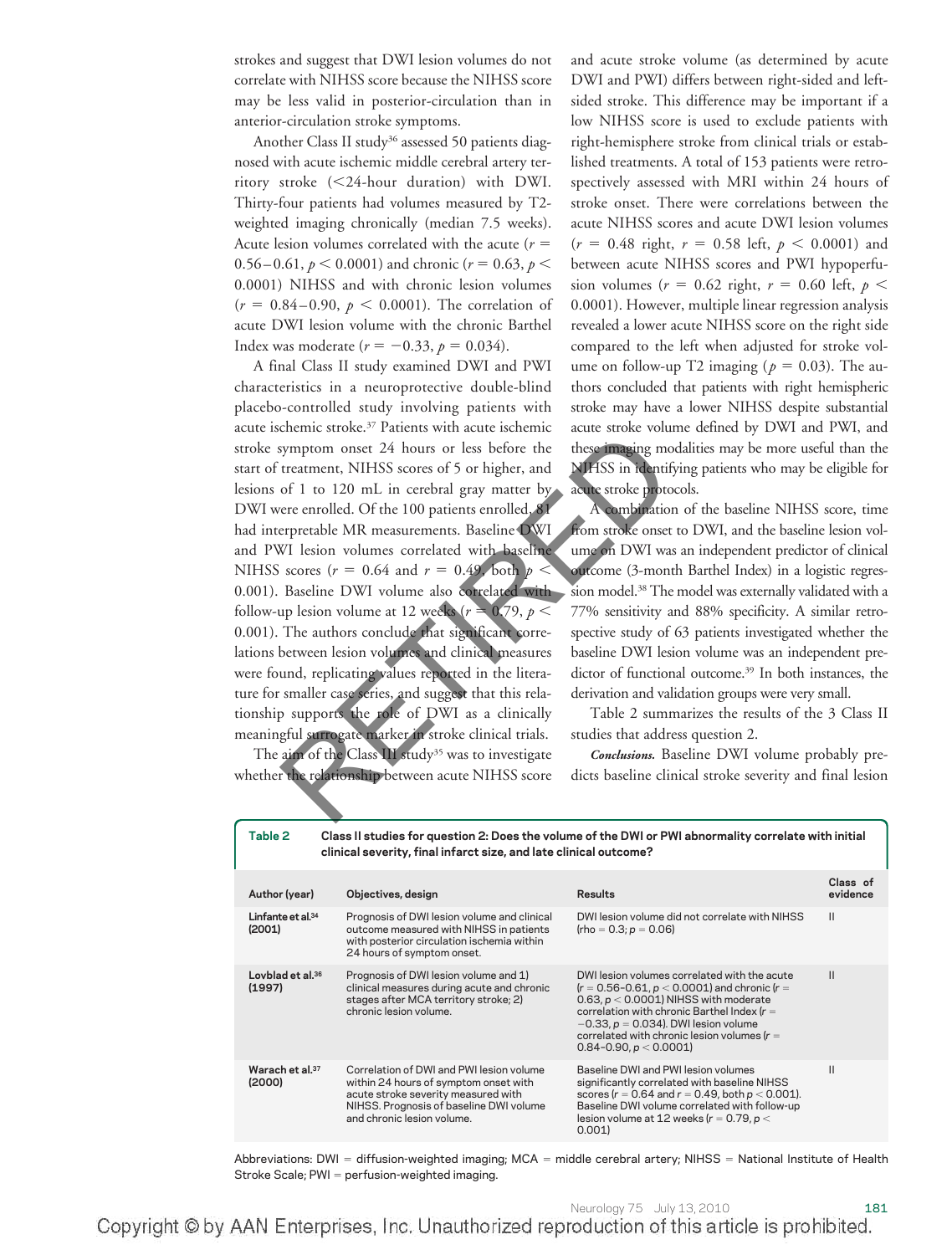volume in anterior-circulation stroke syndromes (multiple Class II studies) and is possibly accurate in predicting clinical outcome as measured by the NIHSS and Barthel Index (1 Class II study). Baseline DWI volume possibly does not predict the baseline NIHSS score in posterior-circulation stroke syndromes (1 Class II study). Baseline PWI volume possibly predicts baseline clinical stroke severity (1 Class II study).

#### **RECOMMENDATIONS**

- 1. DWI should be considered superior to noncontrast CT scan for the diagnosis of acute ischemic stroke in patients presenting within 12 hours of symptom onset (Level A).
- 2. There is insufficient evidence to support or refute the value of PWI in diagnosing acute ischemic stroke (Level U).
- 3. Baseline DWI volume should be considered useful in predicting baseline clinical stroke severity and final lesion volume in anterior-circulation stroke syndromes (Level B).
- 4. Baseline DWI volume may be considered not useful in predicting baseline NIHSS score in posterior-circulation stroke syndromes (Level C).
- 5. Baseline DWI volume may be considered useful in predicting clinical outcome as measured by the NIHSS and Barthel Index (Level C).
- 6. Baseline PWI volume may be considered useful in predicting baseline clinical stroke severity (Level C).

**CLINICAL CONTEXT** In patients presenting with acute neurologic impairment, noncontrast CT imaging is used to evaluate for infarct and to exclude hemorrhage and other structural lesions that may mimic stroke. The evidence from our report demonstrates that DWI is accurate and superior to CT for the diagnosis of acute ischemic stroke<sup>7,13,28,29</sup> relative to clinical and imaging outcomes. However, in clinical practice, the availability and cost of imaging modalities and the requirements of medical management enter into the decision about which test to perform in the acute period. The evidence from our report demonstrates<br>
The evidence from our reducting baseline clinical stroke severity<br>
final lesion volume in anterior-circulation<br>
time time time the syndromes (Level B).<br>
Line DWI volume may be con

The true sensitivity of DWI for the diagnosis of ischemic stroke is not 100% and is probably closer to 80%–90% in a general sample of patients presenting for emergency evaluation of possible stroke. Many of the initial case series and small CT comparative studies reported a near-100% sensitivity for DWI in the hyperacute stage of stroke<sup>40,e1,e2</sup> in highly selected subsets of patients. Increasingly, however, cases of DWI-negative stroke were reported.<sup>e3</sup> False-negative DWI in ischemic stroke may be attributable to mild (small) strokes, brainstem location, and the earliest

times from onset, and may become less frequent as imaging technology continues to improve.

DWI-positive scans in TIA are common. According to the literature, acute ischemic DWI lesions are present in 40.1% of patients with the clinical diagnosis of a TIA (10 studies, 234/584 patients), a finding that correlates with symptom duration. $e^{4,e5}$  Only one of the studies involved DWI performed within 24 hours of symptom onset.<sup>e6</sup> A recent study estimated the epidemiologic impact of DWI-based diagnosis would result in reduced annual TIA incidence (33%) and increased stroke incidence (7%) in the United States.<sup>e7</sup>

#### **RECOMMENDATIONS FOR FUTURE RESEARCH**

- 1. Prospective, well-designed studies on the diagnostic utility of PWI in acute stroke are needed.
- 2. Hypoperfusion remains a key pathophysiologic mechanism in stroke. However, it is not known if

absolute quantification of CBF at any one moment in time is sufficient for diagnosis or prediction of tissue outcome. If the predictive value of such hemodynamic measures can be validated, semiquantitative or qualitative assessment rather than quantitative techniques (e.g.,  $^{15}$ O-PET scanning) may suffice. There are also newer techniques of PWI on the horizon that provide more quantitative parameters. Which current and which future approaches have superior diagnostic and prognostic utility should be investigated, or a consensus to permit consistent and definitive studies on the use of PWI in acute stroke should be reached.

- 3. Integration of clinical and laboratory data with DWI in combination with MRA-derived and PWI-derived parameters toward the goal of improving diagnostic utility and prediction of patient outcome and tissue fate should be investigated.
- 4. The role of DWI-derived and PWI-derived measures as therapeutic selection criteria and as markers of treatment response requires continued study. These promising approaches toward expanding the treatment indications for acute stroke will need to be validated.
- 5. Further investigation is required to establish the predictive value of DWI-derived lesion volumes within the first hours from onset and the potential added value of PWI measures, as well as to address cost-benefit issues in appropriate medicoeconomic studies.

#### **DISCLOSURE**

Dr. Schellinger has served/serves on scientific advisory boards for Boehringer Ingelheim, ImaRx Therapeutics, Photothera, Cerevast, and CoAxia, Inc.; has served/serves on speakers' bureaus for and received funding for

#### 182 Neurology 75 July 13, 2010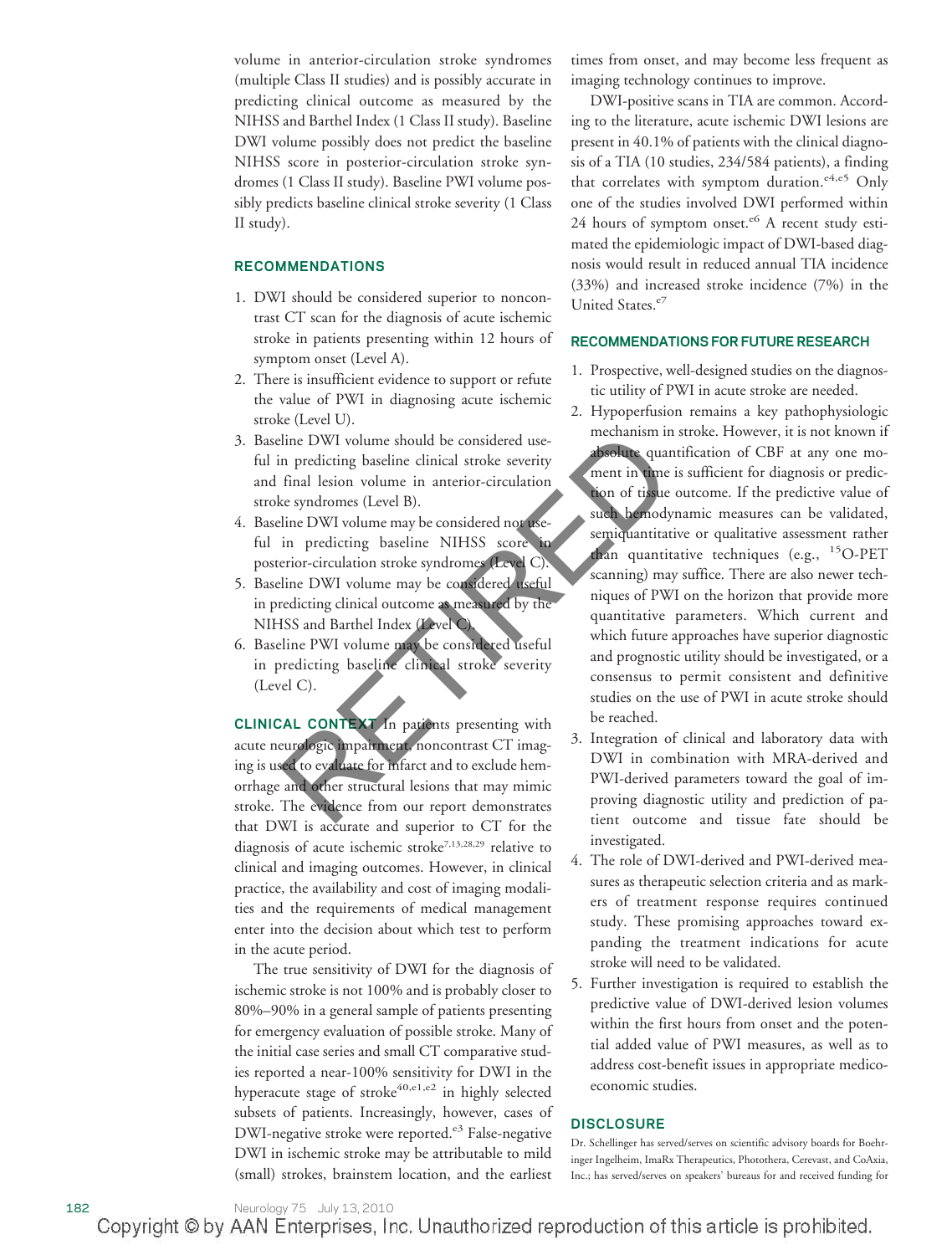travel and speaker honoraria from Boehringer Ingelheim, Sanofi, ImaRx Therapeutics, Photothera, Cerevast, CoAxia, Inc., Solvay Pharmaceuticals, Inc., and GlaxoSmithKline; serves on editorial boards of *Stroke* and *European Neurology*; receives royalties from the publication of *NeuroIntensiv* (Springer, 2008) and received royalties from the publication of *Stroke MRI* (Steinkopff, 2004); has served as a consultant for CoAxia, Inc., Photothera, Cerevast, ImaRx, and Boehringer Ingelheim; and has provided expert testimony, affidavits, and acted as a witness or consultant in legal proceedings. Dr. Bryan serves as an Associate Editor of *Radiology*, on the editorial boards of *Magnetic Resonance in Medicine* and *Contemporary Diagnostic Radiology*, and on the editorial executive committee of *Academic Radiology*; has received research support from Wyeth and the NIH (NO1- HC-95178 [Sub Contract PI] and N01-WH-4-4221 [Sub Contract PI]); and estimates that 40% of his clinical effort is spent performing CT and 40% is spent performing MRI. Dr. Caplan serves on scientific advisory boards for Boehringer Ingelheim, Genentech, Inc., LifeCycle Pharma A/S, ReNeuron, Novovision, Inc., NeuroLogica Corporation, and Avanir Pharmaceuticals; serves as a consultant to Micromedex, AstraZeneca, Bayer Schering Pharma, Takeda Pharmaceutical Company Limited, Co-Axia, Inc., Millennium Pharmaceuticals, Inc., Jones & Davis L.L.P., and Novo Nordisk; has served on a speakers' bureau for Otsuka Pharmaceutical Co., Ltd.; serves as Co-editor of *Reviews in Neurological Diseases* and on the editorial board of *Archives of Neurology*; and receives royalties from the publication of *Blueprints in Neurology, 2nd ed.* (Lippincott Williams & Wilkins, 2006), *Brain Embolism* (Informa Healthcare, 2006), *Case Studies in Stroke: Common and Uncommon Presentations* (Cambridge University Press, 2006), *Intracranial Atherosclerosis* (Wiley-Blackwell, 2008), *Uncommon Causes of Stroke, 2nd ed.* (Cambridge University Press, 2008), and *Caplan's Stroke: A Clinical Approach, 4th ed.* (Elsevier, 2009). Dr. Detre serves on a scientific advisory board of Pittsburgh NMR Center; serves as an Associate Editor of the *Journal of Neuroimaging*; serves as a consulta for Pfizer Inc; receives research support from Wyeth, AstraZeneca, Pfize Inc, the National Science Foundation and from the NIH (R01 MH080729 [PWI], K24 NS058386 [PWI],P30 NS045839 [PWI], T32 NS054575 [PWI], R01 NS060653 [Co-I], R01 NS061572 [Co-I], P41 RR002305 [PWI], R24 HD050836 [PWI], R24 HD050838 [Co-I], R01 NS057400 [Co-I], R01 DK085615 [Co-I], R01AG034682 [Co-I], R21 DA025882 [Co-I], R01 HL102119 [Co-I], R03 DA027098 [Co-I], R24 HD050836 [Co-I]); is an inventor on a patent re: ASC Perfusion MRI and receives royalties from the University of Pennsylvania for its licensure; and has acted as a witness or consultant in legal proceedings. Dr. Edelman serves as an Associate Editor for *Investigative Radiology*; has received research support from Siemens Healthcare; and holds a provisional patent re: non-contrast MR angiography and receives license fee payments from Siemens Healthcare. Dr. Jaigobin has received speaker honoraria from sanofi-aventis and Boehringer Ingelheim. Dr. Kidwell serves on the editorial boards of *Neurocritical Care Journal*, the *Journal of Neuroimaging*, and *Stroke Research and Treatment*; has served as a consultant for Embrella Cardiovascular, Inc.; and receives research support from Baxter International Inc., and the NIH (NINDS P50 NS044378 [Co-I] and NINDS U54 NS057405 [PWI]). Dr. Mohr serves on scientific advisory boards for Mitsubishi Tanabe Pharma Corporation and Schering-Plough Corp.; serves on the editorial board of *Cerebrovascular Diseases* and as Chief Editor of *Stroke*; receives royalties from the publication of *Stroke: Pathophysiology, Diagnosis, and Management 4th ed.* (Churchill Livingstone, 2004); serves as a consultant for Schering-Plough Corp.; and has given expert testimony on PFO and unruptured aneurysms. Dr. Sloan serves on the editorial boards of the *Journal of Neuroimaging*, *Stroke*, and the *Journal of Stroke and Cerebrovascular Diseases*; holds financial interest in Boehringer Ingelheim, PDL BioPharma, Inc., Terumo Neurovascular Monitoring, NCME, and Bayer Schering Pharma; has received research support from ImaRx Therapeutics, Inc., Guidant, Cordis, Bard Peripheral Vascular, Inc., Abbott, Boston Scientific, and the NIH/NINDS; estimates that -10% of his clinical effort is spent on transcranial Doppler; and has given expert testimony in a legal proceeding related to this manuscript. Dr. Sorensen serves on scientific advisory boards for Olea Medical, Siemens Healthcare, Genentech, Inc., Lantheus Medical Imaging, Mitsubishi Tanabe Pharma Corporation, Takeda Pharmaceutical Company Limited/Millennium Pharmaceuticals, Inc., AstraZeneca, the NIH, and Bayer Schering Pharma; has received funding for travel from the NIH, To Enterprise in Veloring S. 2nd att. (upperator winnis of the consultant in the proceed of the search and the consultant in the search and the search and the search and the search and the search and the search and the sea

Siemens Healthcare, and Genentech, Inc.; serves as a Section Editor for *Stroke* and on the editorial boards of the *Journal of Clinical Oncology* and *The Oncologist*; has served as a consultant for Mitsubishi Tanabe Pharma Corporation, AstraZeneca, Genentech, Inc., Novartis, Lantheus Medical Imaging, and Bayer Schering Pharma; holds patents re: Method for evaluating novel, stroke treatments using a tissue risk map, Imaging system for obtaining quantitative perfusion indices, Delay-compensated calculation of tissue blood flow, High-flow oxygen delivery system and methods of use thereof, and Magnetic resonance spatial risk map for tissue outcome prediction; receives royalties from the publication of *Cerebral MR Perfusion Imaging: Principles and Current Applications* (Thieme, 2000); estimates that 10% of his clinical effort is spent on MRI; has received research support from Schering-Plough Corp., AstraZeneca, Exelixis, Genentech, Inc. Novartis, Takeda Pharmaceutical Company Limited/Millennium Pharmaceuticals, Inc., Surface Logix Inc., Siemens Healthcare, the NIH (NINDS R01NS38477, NINDS R01NS063925, NINDS R21NS061119, NCI CA137254, and NCRR), and from Aarhus University; receives royalty and license fee payments from Bayer Schering Pharma; holds stock options in EPIX Pharmaceuticals, Inc.; and has given expert testimony in legal proceedings. Dr. Warach serves on the editorial boards of the*Journal of Cerebral Blood Flow and Metabolism*, *Stroke*, *The Lancet Neurology*, and the *International Journal of Stroke*; and is an employee of NIH, receiving research support exclusively from the Division of Intramural Research of NIH, which includes collaboration agreements with General Electric and Olea Medical.



is statement is provided as an educational service of the American Academy of Neurology. It is based on an assessment of current scientific and clinical information. It is not intended to include all possible proper methods of care for a particular neurologic problem or all legitimate criteria for choosing a specific procedure. Neither is it intended to exclude any onable alternative methodologies. The AAN recognizes that specific atient care decisions are the prerogative of the patient and the physician caring for the patient, based on all of the circumstances involved. The clinical context section is made available in order to place the evidencebased guideline(s) into perspective with current practice habits and challenges. No formal practice recommendations should be inferred.

#### **CONFLICT OF INTEREST**

The American Academy of Neurology is committed to producing independent, critical and truthful clinical practice guidelines (CPGs). Significant efforts are made to minimize the potential for conflicts of interest to influence the recommendations of this CPG. To the extent possible, the AAN keeps separate those who have a financial stake in the success or failure of the products appraised in the CPGs and the developers of the guidelines. Conflict of interest forms were obtained from all authors and reviewed by an oversight committee prior to project initiation. AAN limits the participation of authors with substantial conflicts of interest. The AAN forbids commercial participation in, or funding of, guideline projects. Drafts of the guideline have been reviewed by at least three AAN committees, a network of neurologists, *Neurology®* peer reviewers, and representatives from related fields. The AAN Guideline Author Conflict of Interest Policy can be viewed at www.aan.com.

*Received August 6, 2009. Accepted in final form April 25, 2010.*

#### **REFERENCES**

- 1. Lloyd-Jones D, Adams R, Carnethon M, et al. Heart disease and stroke statistics: 2009 update: a report from the American Heart Association statistics committee and stroke statistics subcommittee. Circulation 2009;119:e21– e181.
- 2. Easton D, Saver JL, Albers GW, et al. Definition and evaluation of transient ischemic attack: a scientific statement for healthcare professionals from the American Heart Association/American Stroke Association Stroke Council. Stroke 2009;40:2276 –2293.

Neurology 75 July 13, 2010 183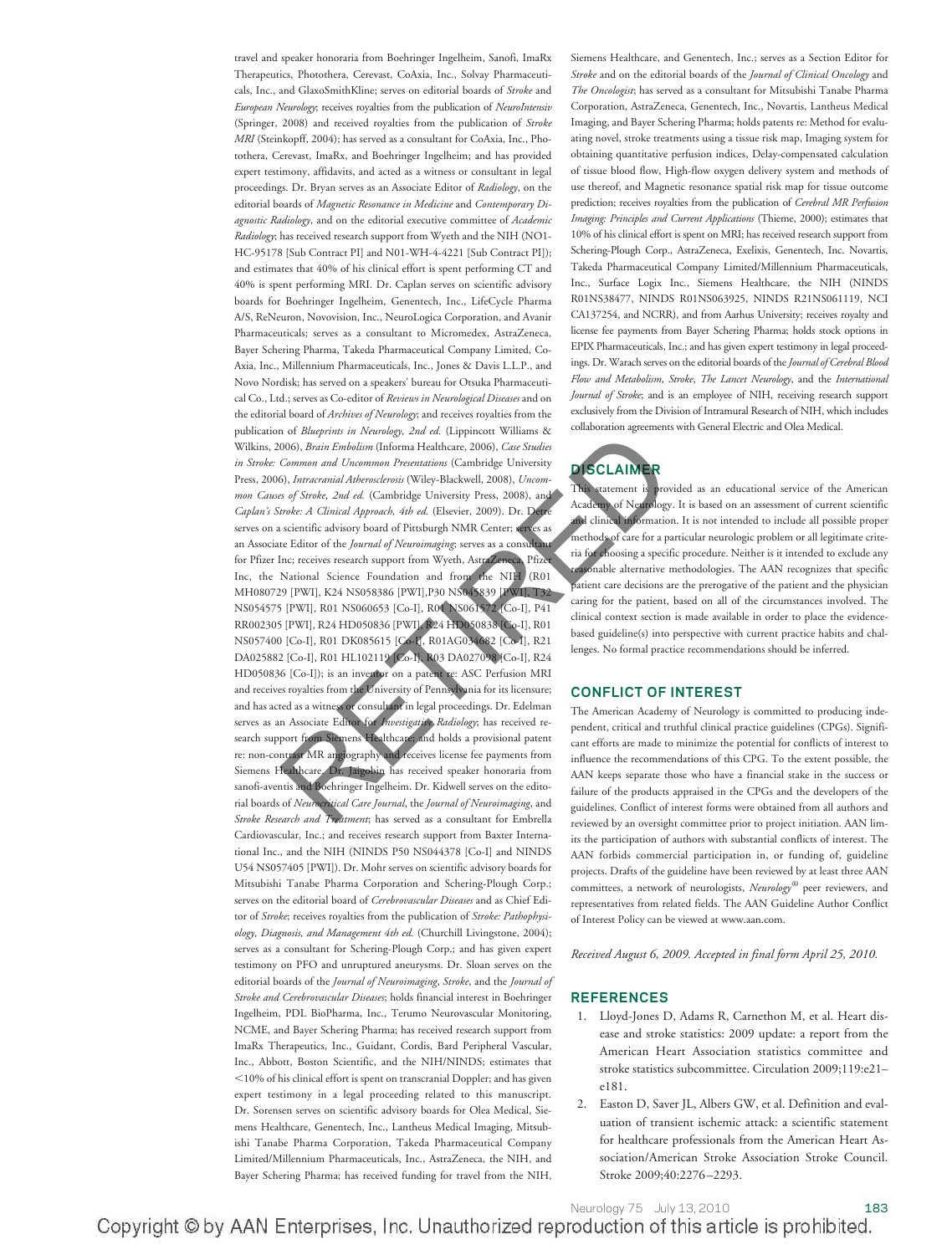- 3. Adams HP Jr, del Zoppo G, Alberts MJ, et al. Guidelines for the early management of adults with ischemic stroke: a guideline from the American Heart Association/American Stroke Association Stroke Council. Stroke 2007;38:1655– 1711.
- 4. The National Institute of Neurological Disorders and Stroke rt-PA Stroke Study Group. Tissue plasminogen activator for acute ischemic stroke. N Engl J Med 1995;333: 1581–1587.
- 5. Hacke W, Kaste M, Bluhmki E, et al. Thrombolysis with alteplase 3 to 4.5 hours after acute ischemic stroke. N Engl J Med 2008;359:1317–1329.
- 6. del Zoppo GJ, Saver JL, Jauch EC, et al. Expansion of the time window for treatment of acute ischemic stroke with intravenous tissue plasminogen activator: a science advisory from the American Heart Association/American Stroke Association. Stroke 2009;40:2945–2948.
- 7. Fiebach JB, Schellinger PD, Gass A, et al. Stroke magnetic resonance imaging is accurate in hyperacute intracerebral hemorrhage: a multicenter study on the validity of stroke imaging. Stroke 2004;35:502–507.
- 8. Kidwell CS, Chalela JA, Saver JL, et al. Comparison of MRI and CT for detection of acute intracerebral hemorrhage. JAMA 2004;292:1823–1830.
- 9. von Kummer R, Allen KL, Holle R, et al. Acute stroke: usefulness of early CT findings before thrombolytic therapy. Radiology 1997;205:327–333.
- 10. Barber PA, Demchuk AM, Zhang J, Buchan AM. Validity and reliability of a quantitative computed tomography score in predicting outcome of hyperacute stroke before thrombolytic therapy: ASPECTS Study Group Alberta Stroke Programme Early CT Score. Lancet 2000;355: 1670 –1674. Iwell CS, Chalela JA, Saver JL, et al. Comparison of<br>
RI and CT for detection of acute intracerebral hemoto-control<br>
12 and CT for detection of acute intracerebral hemoto-<br>
12 Alemann R, Alem KL, Holle R, et al. Acute trok
- 11. von Kummer R, Bozzao L, Manelfe C, eds. Early CT Diagnosis of Hemispheric Brain Infarction, 1st ed. Berlin: Springer Verlag; 1995.
- 12. Patel SC, Levine SR, Tilley BC, et al. Lack of clinical significance of early ischemic changes on computed tomography in acute stroke. JAMA 2001;286:2830 –2838.
- 13. Fiebach JB, Schellinger PD, Jansen O, et al. CT and diffusion-weighted MR imaging in randomized order: diffusion-weighted imaging results in higher accuracy and lower interrater variability in the diagnosis of hyperacute ischemic stroke. Stroke 2002;33:2206 –2210.
- 14. Schellinger PD, Fiebach JB, Hacke W. Imaging-based decision making in thrombolytic therapy for ischemic stroke: present status. Stroke 2003;34:575–583.
- 15. Warach S. Stroke neuroimaging. Stroke 2003;34:345– 347.
- 16. Liu Y, Laakso MP, Karonen JO, et al. Apolipoprotein E polymorphism and acute ischemic stroke: a diffusion- and perfusion-weighted magnetic resonance imaging study. J Cereb Blood Flow Metab 2002;22:1336 –1342.
- 17. Moseley ME, Cohen Y, Mintorovitch J, et al. Early detection of regional cerebral ischemia in cats: comparison of diffusion- and T2-weighted MRI and spectroscopy. Magn Reson Med 1990;14:330 –346.
- 18. Rosen BR, Belliveau JW, Vevea JM, Brady TJ. Perfusion imaging with NMR contrast agents. Magn Reson Med 1990;14:249 –265.
- 19. Buckley BT, Wainwright A, Meagher T, Briley D. Audit of a policy of magnetic resonance imaging with diffusionweighted imaging as first-line neuroimaging for in-patients

with clinically suspected acute stroke. Clin Radiol 2003; 58:234 –237.

- 20. Schellinger PD, Jansen O, Fiebach JB, et al. Feasibility and practicality of MR imaging of stroke in the management of hyperacute cerebral ischemia. AJNR Am J Neuroradiol 2000;21:1184 –1189.
- 21. von Kummer R. Imaging of stroke pathology without predefined gold standard. Cerebrovasc Dis 2002;14:270; author reply 271.
- 22. Albers GW, Thijs VN, Wechsler L, et al. Magnetic resonance imaging profiles predict clinical response to early reperfusion: the diffusion and perfusion imaging evaluation for understanding stroke evolution (DEFUSE) study. Ann Neurol 2006;60:508 –517.
- 23. Schellinger PD, Thomalla G, Fiehler J, et al. MRI-based and CT-based thrombolytic therapy in acute stroke within and beyond established time windows: an analysis of 1210 patients. Stroke 2007;38:2640 –2645.
- 24. Davis SM, Donnan GA, Parsons MW, et al. Effects of alteplase beyond 3 h after stroke in the Echoplanar Imaging Thrombolytic Evaluation Trial (EPITHET): a placebo-controlled randomised trial. Lancet Neurol 2008; 7:299 –309.
	- Furlan AJ, Eyding D, Albers GW, et al. Dose Escalation of Desmoteplase for Acute Ischemic Stroke (DEDAS): evilence of safety and efficacy 3 to 9 hours after stroke onset. Stroke 2006;37:1227–1231.
- 26. Hacke W, Albers G, Al-Rawi Y, et al. The Desmoteplase in Acute Ischemic Stroke Trial (DIAS): a phase II MRI-based 9-hour window acute stroke thrombolysis trial with intravenous desmoteplase. Stroke 2005;36:66 –73.
- 27. Hacke W, Furlan AJ, Al-Rawi Y, et al. Intravenous desmoteplase in patients with acute ischaemic stroke selected by MRI perfusion-diffusion weighted imaging or perfusion CT (DIAS-2): a prospective, randomised, doubleblind, placebo-controlled study. Lancet Neurol 2009;8: 141–150.
- 28. Chalela JA, Kidwell C, Nentwich L, et al. Magnetic resonance imaging and computed tomography in emergency assessment of patients with suspected acute stroke: a prospective comparison. Lancet 2007;369:293–398.
- 29. Barber PA, Hill MD, Eliasziw M, et al. Imaging of the brain in acute ischaemic stroke: comparison of computed tomography and magnetic resonance diffusionweighted imaging. J Neurol Neurosurg Psychiatry 2005;76:1528 –1533.
- 30. Grandin CB, Duprez TP, Smith AM, et al. Usefulness of magnetic resonance-derived quantitative measurements of cerebral blood flow and volume in prediction of infarct growth in hyperacute stroke. Stroke 2001;32: 1147–1153.
- 31. Karonen JO, Ostergaard L, Vainio P, et al. Diffusion and perfusion MR imaging in acute ischemic stroke: a comparison to SPECT. Comput Methods Programs Biomed 2001;66:125–128.
- 32. Schaefer PW, Hunter GJ, He J, et al. Predicting cerebral ischemic infarct volume with diffusion and perfusion MR imaging. AJNR Am J Neuroradiol 2002;23:1785–1794.
- 33. Wittsack HJ, Ritzl A, Fink GR, et al. MR imaging in acute stroke: diffusion-weighted and perfusion imaging parameters for predicting infarct size. Radiology 2002;222:397– 403.
- 34. Linfante I, Llinas RH, Schlaug G, Chaves C, Warach S, Caplan LR. Diffusion-weighted imaging and National Insti-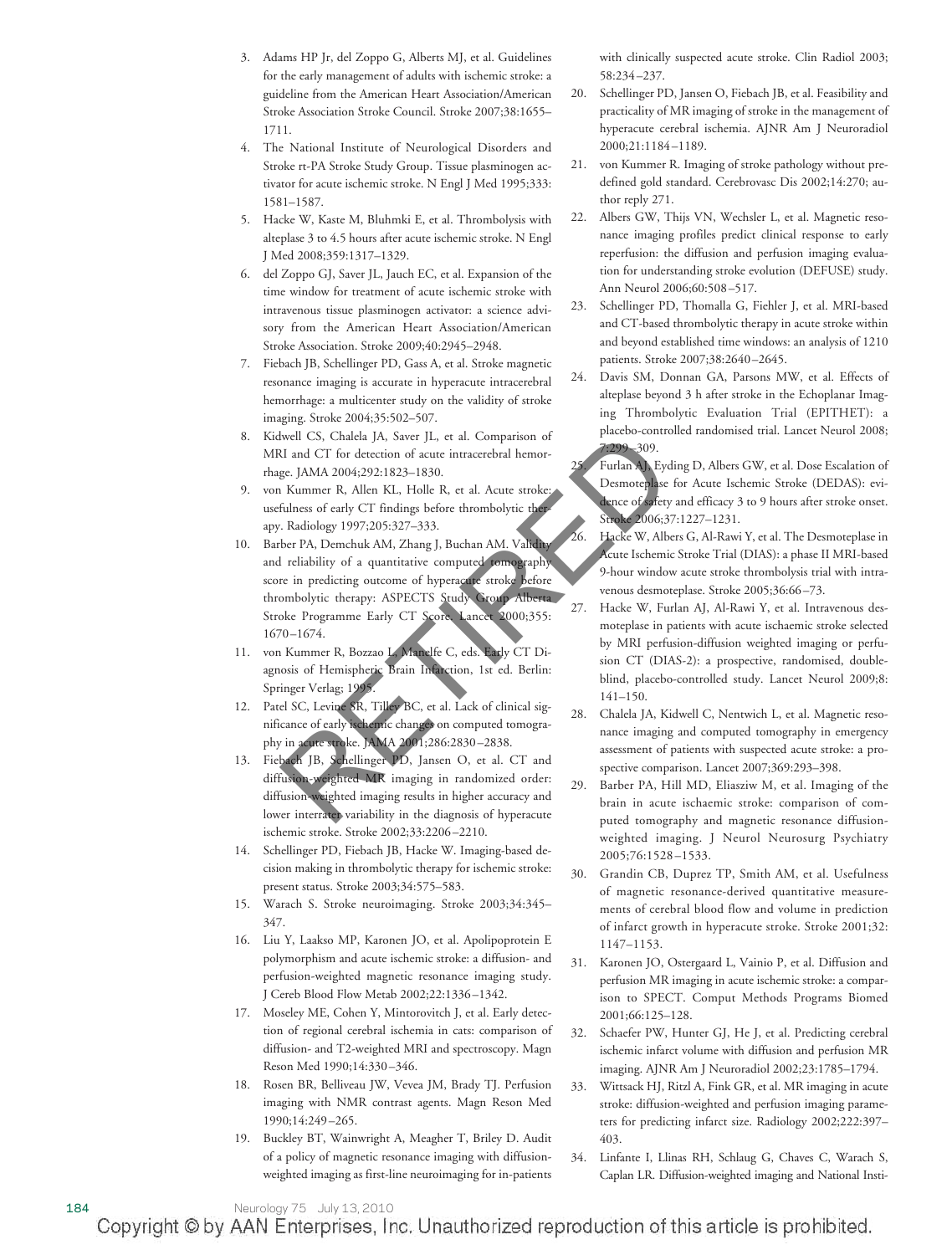tutes of Health Stroke Scale in the acute phase of posteriorcirculation stroke. Arch Neurol 2001;58:621– 628.

- 35. Fink JN, Selim MH, Kumar S, et al. Is the association of National Institutes of Health Stroke Scale scores and acute magnetic resonance imaging stroke volume equal for patients with right- and left-hemisphere ischemic stroke? Stroke 2002;33:954 –958.
- 36. Lovblad KO, Baird AE, Schlaug G, et al. Ischemic lesion volumes in acute stroke by diffusion-weighted magnetic resonance imaging correlate with clinical outcome. Ann Neurol 1997;42:164 –170.
- 37. Warach S, Pettigrew LC, Dashe JF, et al. Effect of citicoline on ischemic lesions as measured by diffusion-weighted

magnetic resonance imaging: Citicoline 010 Investigators. Ann Neurol 2000;48:713–722.

- 38. Baird AE, Dambrosia J, Janket S, et al. A three-item scale for the early prediction of stroke recovery. Lancet 2001; 357:2095–2099.
- 39. Thijs VN, Lansberg MG, Beaulieu C, Marks MP, Moseley ME, Albers GW. Is early ischemic lesion volume on diffusion-weighted imaging an independent predictor of stroke outcome? A multivariable analysis. Stroke 2000;31: 2597–2602.
- 40. Fiebach J, Jansen O, Schellinger P, et al. Comparison of CT with diffusion-weighted MRI in patients with hyperacute stroke. Neuroradiology 2001;43:628 – 632.

RETIRED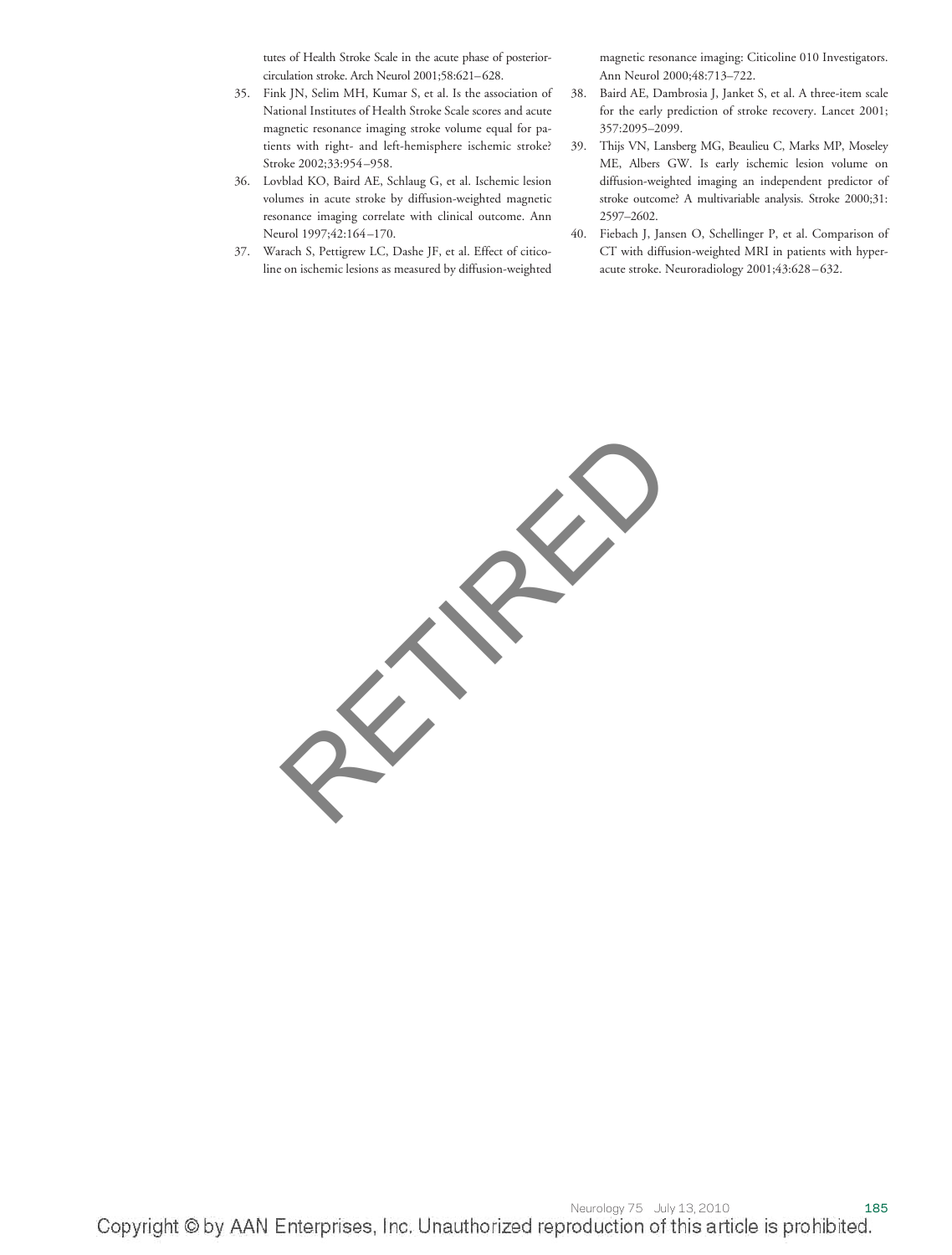# Neurology®

### **Assessment Subcommittee of the American Academy of Neurology acute ischemic stroke [RETIRED]: Report of the Therapeutics and Technology Evidence-based guideline: The role of diffusion and perfusion MRI for the diagnosis of**

DOI 10.1212/WNL.0b013e3181e7c9dd *Neurology* 2010;75;177-185 P.D. Schellinger, R.N. Bryan, L.R. Caplan, et al.

| <b>Updated Information &amp;</b><br><b>Services</b> | including high resolution figures, can be found at:<br>http://n.neurology.org/content/75/2/177.full                                                                                                                                                                                                     |
|-----------------------------------------------------|---------------------------------------------------------------------------------------------------------------------------------------------------------------------------------------------------------------------------------------------------------------------------------------------------------|
| <b>Supplementary Material</b>                       | Supplementary material can be found at:<br>http://n.neurology.org/content/suppl/2010/07/11/75.2.177.DC1<br>http://n.neurology.org/content/suppl/2010/07/11/75.2.177.DC2<br>http://n.neurology.org/content/suppl/2010/12/19/75.2.177.DC4<br>http://n.neurology.org/content/suppl/2010/12/19/75.2.177.DC3 |
| <b>Citations</b>                                    | This article has been cited by 32 High Wire-hosted articles:<br>http://n.neurology.org/content/75/2/177.full##otherarticles                                                                                                                                                                             |
| <b>Subspecialty Collections</b>                     | This article, along with others on similar topics, appears in the<br>following collection(s):<br><b>DWI</b><br>http://n.neurology.org/cgi/collection/dwi                                                                                                                                                |
| Errata                                              | An erratum has been published regarding this article. Please see next<br>page or:<br>$\/$ content/75/10/938.2.full.pdf                                                                                                                                                                                  |
| <b>Permissions &amp; Licensing</b>                  | Information about reproducing this article in parts (figures, tables) or in<br>its entirety can be found online at:<br>http://www.neurology.org/about/about_the_journal#permissions                                                                                                                     |
| <b>Reprints</b>                                     | Information about ordering reprints can be found online:<br>http://n.neurology.org/subscribers/advertise                                                                                                                                                                                                |

## **This information is current as of July 12, 2010**

Online ISSN: 1526-632X. 1951, it is now a weekly with 48 issues per year. Copyright . All rights reserved. Print ISSN: 0028-3878. *Neurology* ® is the official journal of the American Academy of Neurology. Published continuously since